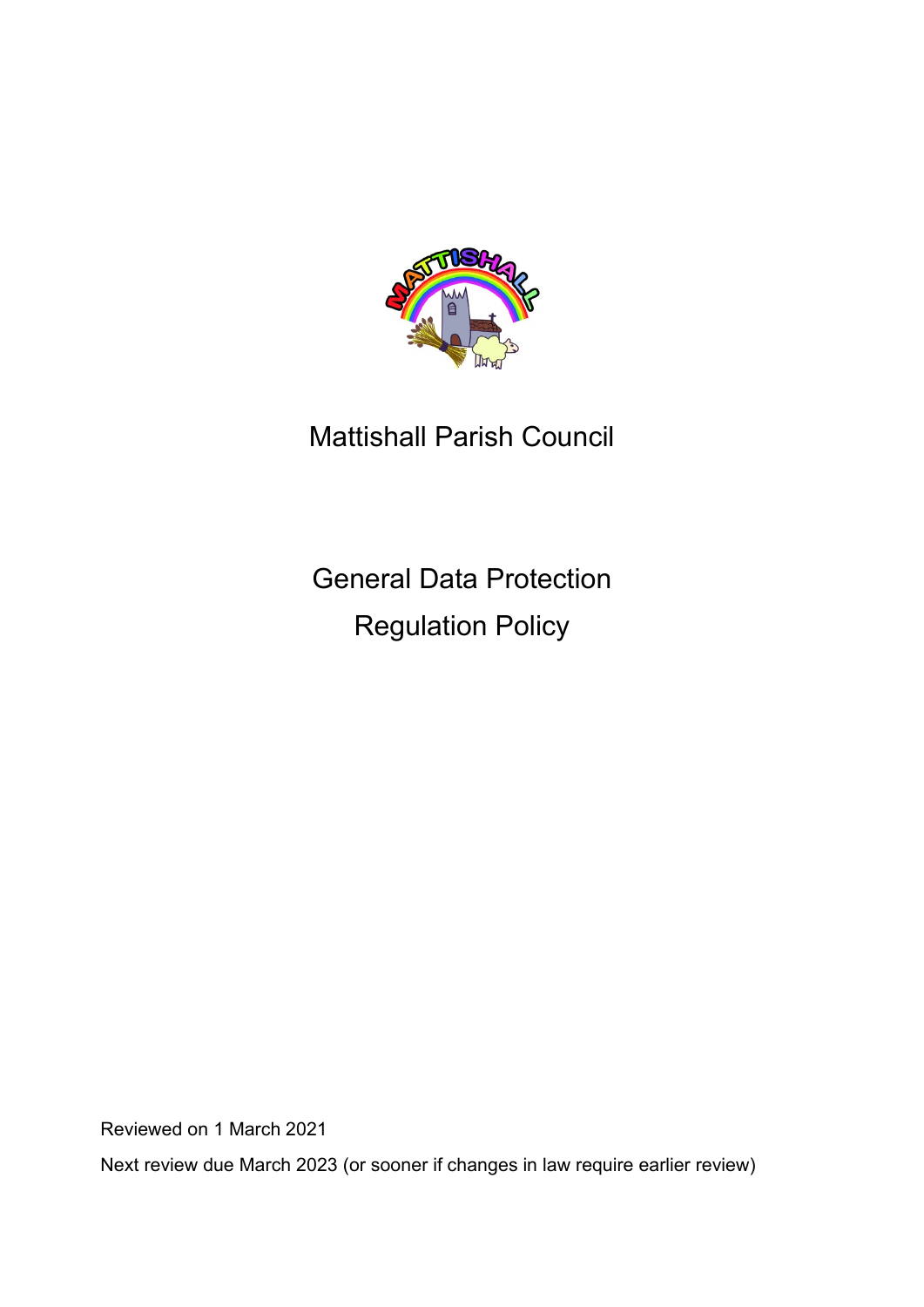#### **Purpose of the policy and background to the General Data Protection Regulation**

This policy explains to councillors, staff and the public about the General Data Protection Regulation (GDPR). Personal data must be processed lawfully, fairly and transparently; collected for specified, explicit and legitimate purposes; be adequate, relevant and limited to what is necessary for processing; be accurate and kept up to date; be kept only for as long as is necessary for processing and be processed in a manner that ensures its security. This policy updates any previous data protection policy and procedures to include the additional requirements of GDPR which apply in the UK from May 2018. The Government has confirmed that despite the UK leaving the EU, the GDPR will still be a legal requirement. This policy explains the duties and responsibilities of the Council and it identifies the means by which the Council will meet its obligations.

## **Identifying the roles and minimising risk**

GDPR requires that everyone within the Council must understand the implications of GDPR and that roles and duties must be assigned. The Council is the Data Controller and the Clerk is the Data Protection Officer (DPO). It is the DPO's duty to undertake an information audit, to manage the information collected by the Council, to issue privacy statements, to deal with requests and complaints raised and deal with the safe disposal of information. This will be included in the job description of the Clerk.

Appointing the Clerk as the DPO must avoid any conflict of interests, in that the DPO should not determine the purpose or manner of processing personal data.

GDPR requires continued care by everyone within the Council, councillors and staff, in the sharing of information about individuals, whether as a hard copy or electronically. A breach of the regulations could result in the Council facing a fine from the Information Commissioner's Office (ICO) for the breach itself and also to compensate the individual(s) who could be adversely affected. Therefore, the handling of information is seen as a high/medium risk to the Council (both financially and reputationally) and one which is included in the Risk Management Policy of the Council. Such risk can be minimised by undertaking an information audit, issuing privacy statements where necessary and providing a privacy statement on the Council's website, maintaining privacy impact assessments (an audit of potential data protection risks for new projects), minimising who holds data protected information and undertaking training in data protection awareness for the Council.

# **Data breaches**

One of the duties assigned to the DPO is the investigation of any breaches. Personal data breaches should be reported to the DPO for investigation. The DPO will conduct this with the support of the Data Protection Working Group. Investigations must be undertaken within one month of the report of a breach. Procedures are in place to detect, report and investigate a personal data breach. The ICO will be advised of a breach (within 3 days) where it is likely to result in a risk to the rights and freedoms of individuals – if, for example, it could result in discrimination, damage to reputation, financial loss, loss of confidentiality, or any other significant economic or social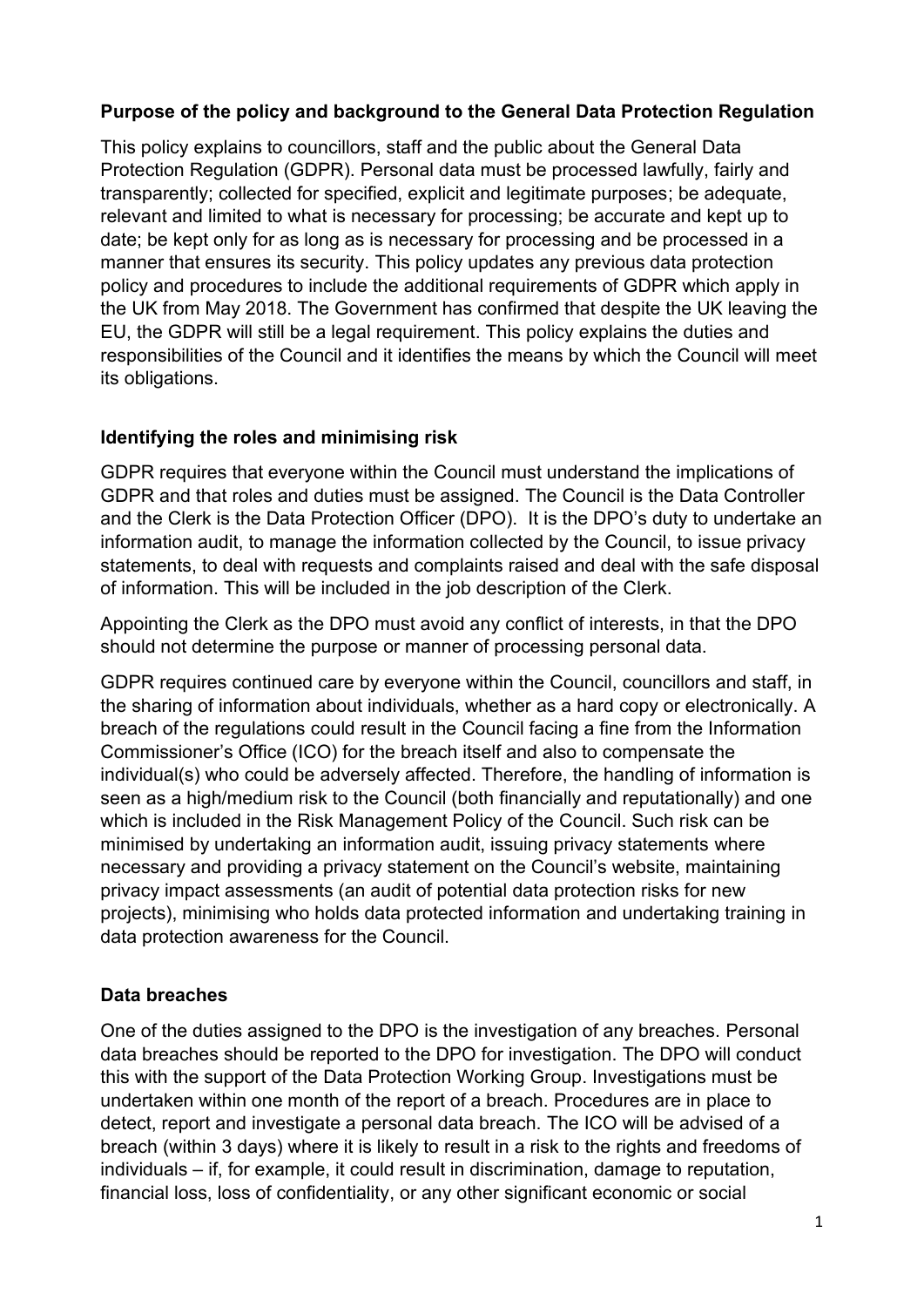disadvantage. Where a breach is likely to result in a high risk to the rights and freedoms of individuals, the DPO will also have to notify those concerned directly.

It is unacceptable for non-authorised users to access IT using employees' log-in passwords or to use equipment while logged on. It is unacceptable for employees, volunteers and councillors to use IT in any way that may cause problems for the Council, for example the discussion of internal Council matters on social media sites could result in reputational damage for the Council and to individuals.

#### **Privacy Notices**

Being transparent and providing accessible information to individuals about how the Council uses personal data is a key element of the General Data Protection Regulation. The most common way to provide this information is in a privacy notice. This is a notice to inform individuals about what a Council does with their personal information. A privacy notice will contain the name and contact details of the Data Controller and Data Protection Officer, the purpose for which the information will be used and the length of time for its use. It should be written clearly and should advise the individual that they can at any time withdraw their agreement for the use of this information. Issuing of a privacy notice must be detailed on the Information Audit kept by the Council. The Council will adopt a privacy notice to use, although some changes could be needed depending on the situation, for example where children are involved.

## **Information Audit**

The DPO must undertake an information audit which details the personal data held, where it came from, the purpose for holding that information and with whom the Council will share that information. This will include information held electronically or as a hard copy. Information held could change from year to year with different activities, and so the information audit will be reviewed at least annually or when the Council undertakes a new activity.

# **Individuals' Rights**

GDPR gives individuals' rights with some enhancements to those rights already in place:

- the right to be informed
- the right of access
- the right to rectification
- the right to erasure
- the right to restrict processing
- right to data portability
- the right to object
- the right not to be subject to automated decision-making including profiling.

Individuals have a right to have their personal data erased (sometimes known as the 'right to be forgotten') where their personal data is no longer necessary in relation to the purpose for which it was originally collected and data portability must be carried out free